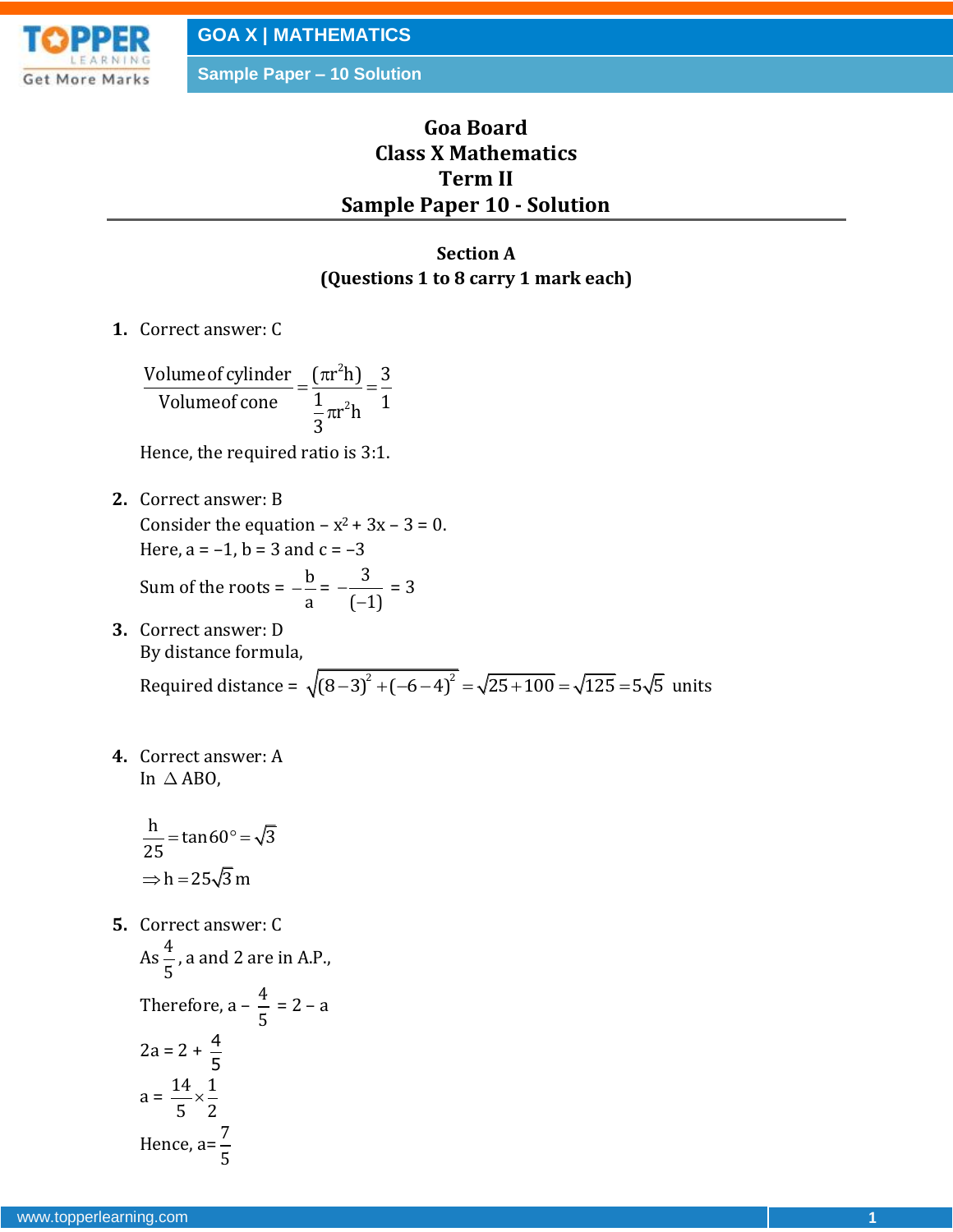

**Sample Paper – 10 Solution**

- **6.** Correct answer: A It is known that the lengths of the tangents drawn from an external point are equal.  $PB = PA = 10$  cm and  $CQ = CA = 2$  cm  $PC = PA - CA = 10 cm - 2 cm = 8 cm$
- **7.** Correct answer: D Total number of cards = 52 Number of face cards = 12

P (face card) = 
$$
\frac{12}{52} = \frac{3}{13}
$$

**8.** Correct answer: B

The co-ordinates of the point  $P(x, y)$  which divides the line segment joining the points  $A(x_1, y_1)$  and  $B(x_2, y_2)$  internally in the ratio  $m_1$ :  $m_2$  are

$$
\left[\frac{m_1x_2 + m_2x_1}{m_1 + m_2}, \frac{m_1y_2 + m_2y_1}{m_1 + m_2}\right]
$$

Let the ratio be m : 1.

Where  $m_1 = m$ , and  $m_2 = 1$ .

$$
\frac{-2m-5}{m+1} = -3 \Rightarrow m = 2
$$

Hence the ratio is 2 : 1.

#### **Section B**

**9.** Three terms p, q and r are in A.P. if  $2q = p + r$ . Now, first term + third term =  $(a - b) + (a + b)$  $= 2a$  $= 2 \times (second term)$ 

Thus,  $(a - b)$ , a and  $(a + b)$  are consecutive terms of an A.P.

**10.**Let O be the centre of circle and AB be the chord of larger circle and OT be radius of smaller circle.

So OT  $\perp$  AB since tangent is  $\perp$  to radius at its point of contact.  $AT = TB = 12 cm$ (Since perpendicular from centre to the chord bisects it) So, in triangle OAT,  $OA^2 = OT^2 + AT^2$  $OA^2 = 5^2 + 12^2$ So,  $OA = 13$  cm Thus, the radius of the larger circle is 13 cm.

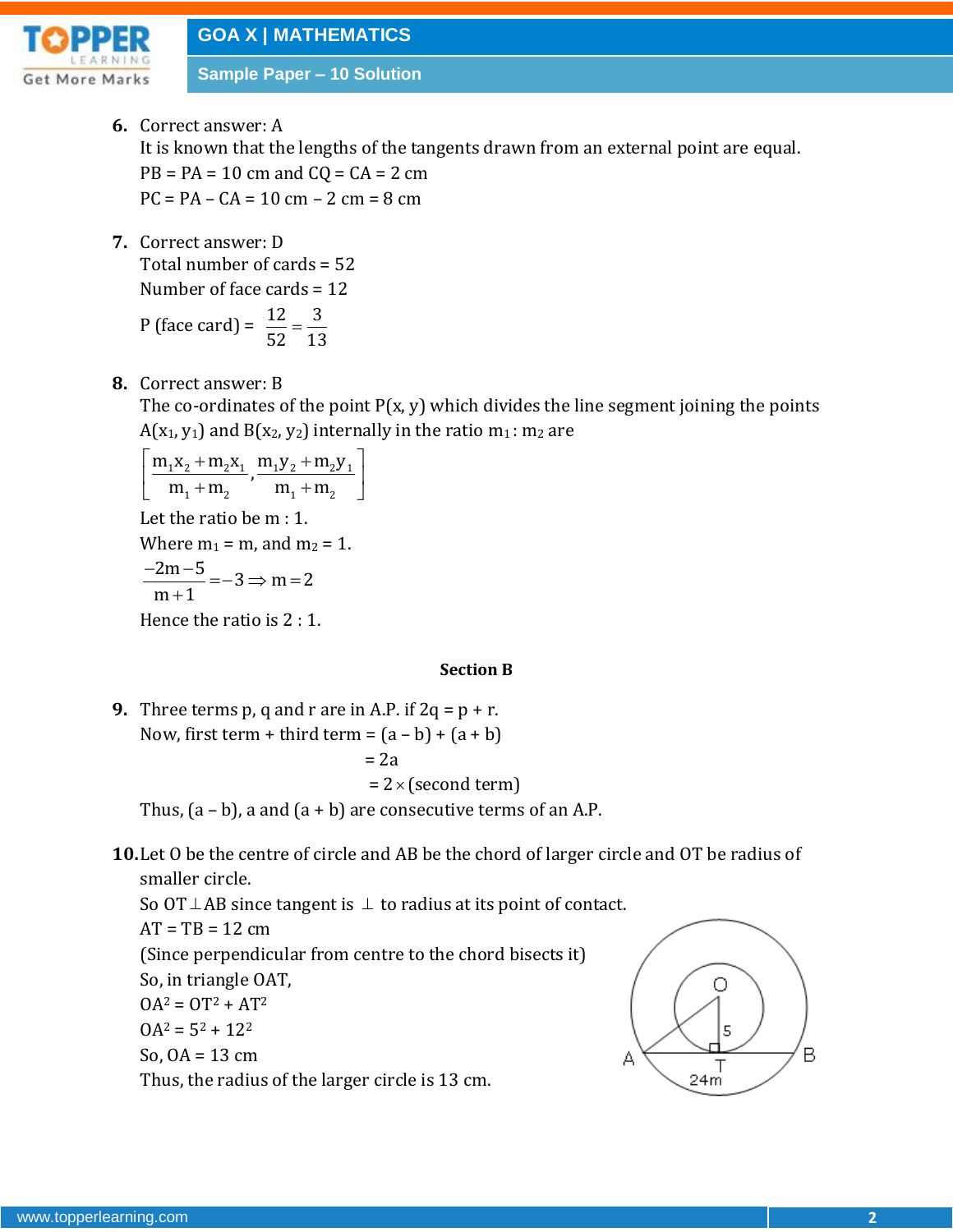

**Sample Paper – 10 Solution**

**11. Sum of roots (S)** = 
$$
\frac{-1}{3} + \frac{5}{2} = \frac{13}{6}
$$
  
\nProduct of roots (P) =  $\frac{-1}{3} \times \frac{5}{2} = \frac{-5}{6}$   
\nRequired equation is x<sup>2</sup> - Sx + P = 0  
\nx<sup>2</sup> -  $\frac{13}{6}$ x +  $\left(\frac{-5}{6}\right)$  = 0  
\n6x<sup>2</sup> - 13x - 5 = 0

**12.**Let n be the required number of spheres.

Since, the spheres are melted to form a cylinder. So, the volume of all the n spheres will be equal to the volume of the cylinder.

$$
n \times \frac{4}{3} \times \pi \times 3 \times 3 \times 3 = \pi \times 2 \times 2 \times 45
$$
  
 
$$
\therefore n = 5
$$

Thus, the required number of spheres which are melted to form the cylinder is 5.

$$
13. Let AP : PB = k : 1
$$

By section formula,  
\n
$$
-2 = \frac{-4k + 3 \times (1)}{k + 1}
$$
\n
$$
\Rightarrow -2k - 2 = -4k + 3
$$
\n
$$
\Rightarrow 2k = 5
$$
\n
$$
\Rightarrow \frac{k}{1} = \frac{5}{2}
$$
\nRequired ratio = 5 : 2  
\nNow,  $x = \frac{2k - 4}{k + 1} = \frac{2 \times \frac{5}{2} - 4}{\frac{5}{2} + 1} = \frac{10 - 8}{5 + 2} = \frac{2}{7}$   
\n14. For the resulting cuboid:

 $l = 8$  cm,  $b = 4$  cm,  $h = 4$  cm Surface area = 2(*l*b + bh + *l*h)  $= 2[8 \times 4 + 4 \times 4 + 8 \times 4]$  $= 160$  cm<sup>2</sup>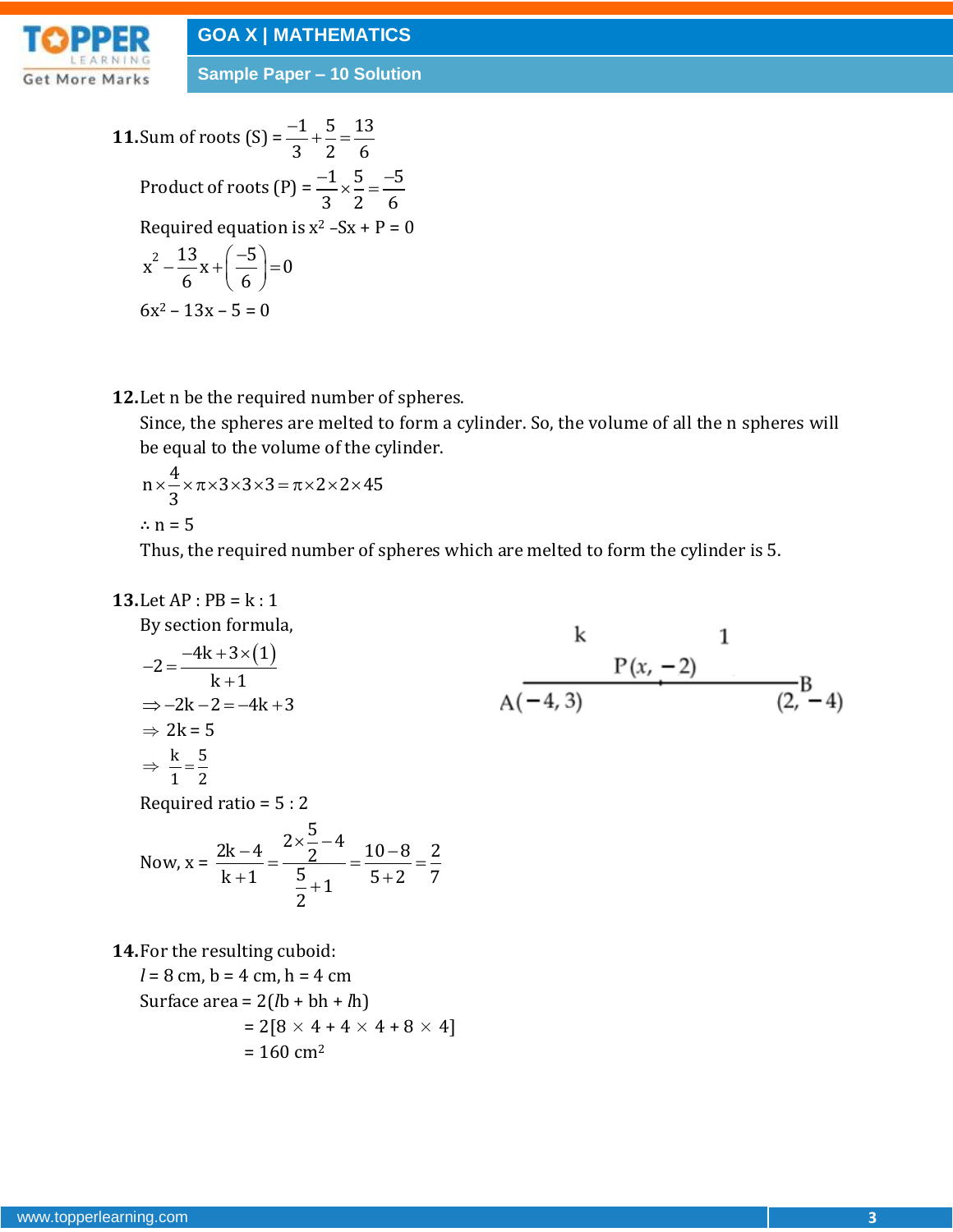

**Sample Paper – 10 Solution**

### **Section C**

**15.** Let the vertices of the triangle be  $A(x_1, y_1)$ ,  $B(x_2, y_2)$  and  $C(x_3, y_3)$ Let the given mid-points of the sides BC, CA and AB be  $L(-1, -3)$ , M(2, 1) and N(4, 5).

Now, by mid-point formula,  
\n
$$
-1 = \left(\frac{x_2 + x_3}{2}\right); 4 = \left(\frac{x_1 + x_2}{2}\right); 2 = \left(\frac{x_1 + x_3}{2}\right)
$$
\n
$$
x_2 + x_3 = -2; x_1 + x_2 = 8; x_1 + x_3 = 4
$$
\nAdding these equations,  
\n
$$
2(x_1 + x_2 + x_3) = 10
$$
\n
$$
x_1 + x_2 + x_3 = 5
$$

On solving, we get:

$$
x_1 = 7, x_2 = 1, x_3 = -3
$$
  
Similarly,

Similarly,  
-3 = 
$$
\left(\frac{y_2 + y_3}{2}\right)
$$
; 1 =  $\left(\frac{y_1 + y_3}{2}\right)$ ; 5 =  $\left(\frac{y_1 + y_2}{2}\right)$ 

 $y_2 + y_3 = -6$ ;  $y_1 + y_3 = 2$ ;  $y_1 + y_2 = 10$ Adding these equations,

2  $(y_1 + y_2 + y_3) = 6$  $y_1 + y_2 + y_3 = 3$ On solving, we get:  $y_1 = 9$ ,  $y_2 = 1$ ,  $y_3 = -7$ Hence, the vertices of the triangle are  $(7, 9)$ ,  $(1, 1)$  and  $(-3, -7)$ .

**16.**In a leap year, there are 366 days.

7

52 weeks = 364 days 1 leap year = 52 weeks and 2 days These extra two days can be Sun-Mon or Mon-Tue or Tue-Wed or Wed-Thu or Thu-Fri, or Fri-Sat or Sat-Sun. Total number of outcomes = 7 Number of favourable outcomes =2  $P(53)$  Thursdays) =  $\frac{2}{5}$ 

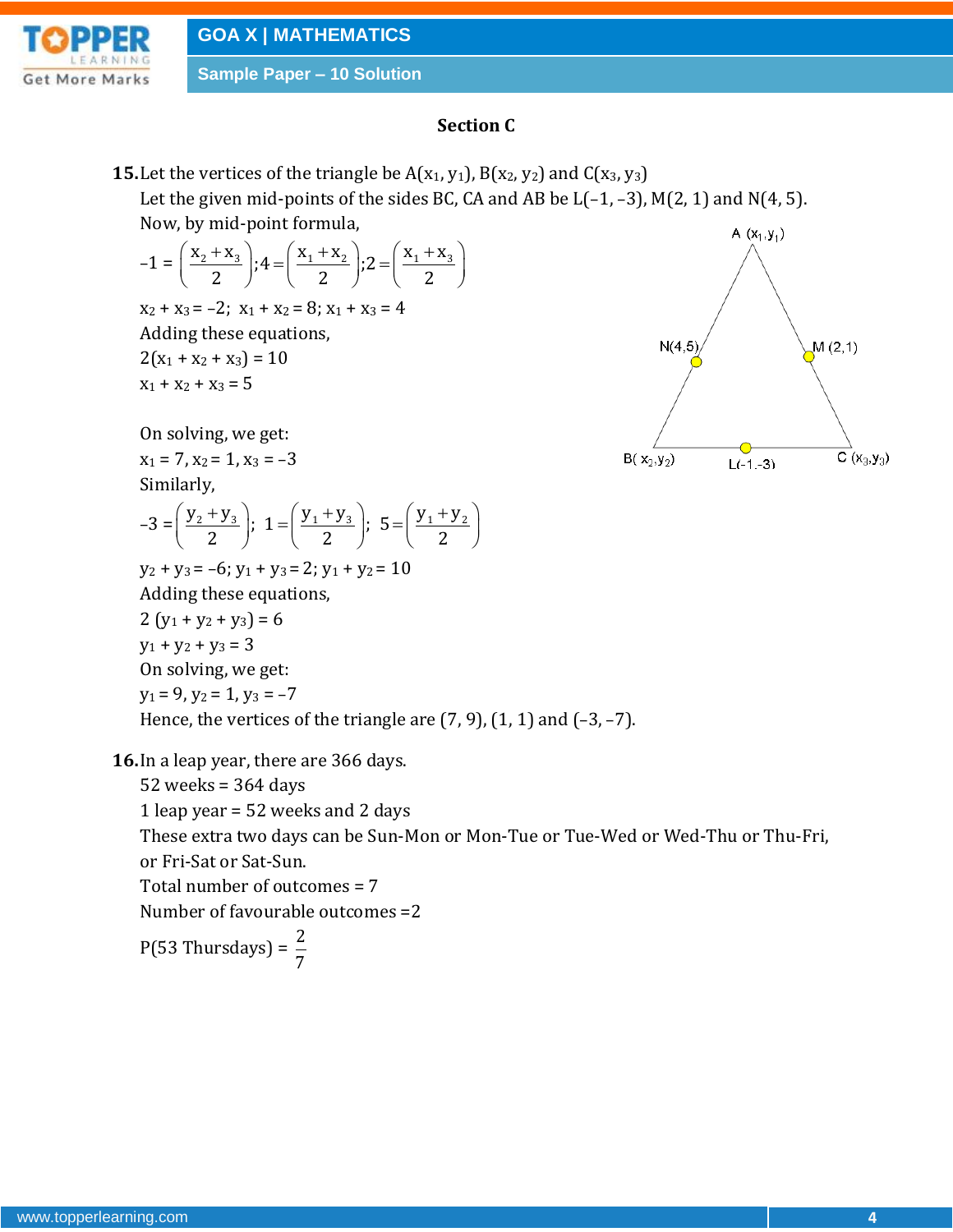

**Sample Paper – 10 Solution**

**17.**Let A and B be the two positions of the ship. Let d be the distance travelled by the ship during the period of observation, i.e.,  $AB = d$  metres.

Suppose that the observer is at the point P. It is given that  $PC = 100$  m. Let h be the distance (in metres) from B to C.

In right ∆PCA,  $d + h$  $\overline{200}$ 

$$
\frac{d+h}{100} = \cot 30^\circ = \sqrt{3}
$$
  
d+h = 100\sqrt{3} ... (i)  
In triangle PCB,  
h = cot(0) = 1

$$
\frac{1}{100} = \cot 60^\circ = \frac{1}{\sqrt{3}}
$$

$$
\Rightarrow h = \frac{100}{\sqrt{3}} \text{ metres}
$$

Putting the value of h in (i), we get,

$$
d = 100 \left( \sqrt{3} - \frac{1}{\sqrt{3}} \right) = \frac{200}{\sqrt{3}} = 115.47 \text{ (approx.)}
$$



Thus, the distance travelled by the ship from A to B is 115.47 metres (approx).

**18.**Let us consider a circle with centre O. Let P be a external point from which two tangents PA and PB are drawn to circle which touch the circle at points A and B respectively and AB is the line segment, joining point of contacts A and B together such that it subtends  $\angle$  AOB at centre O of circle.



Hence, the angle between the two tangents drawn from an external point to a circle is supplementary to the angle subtended by the line-segment joining the points of contact at the centre.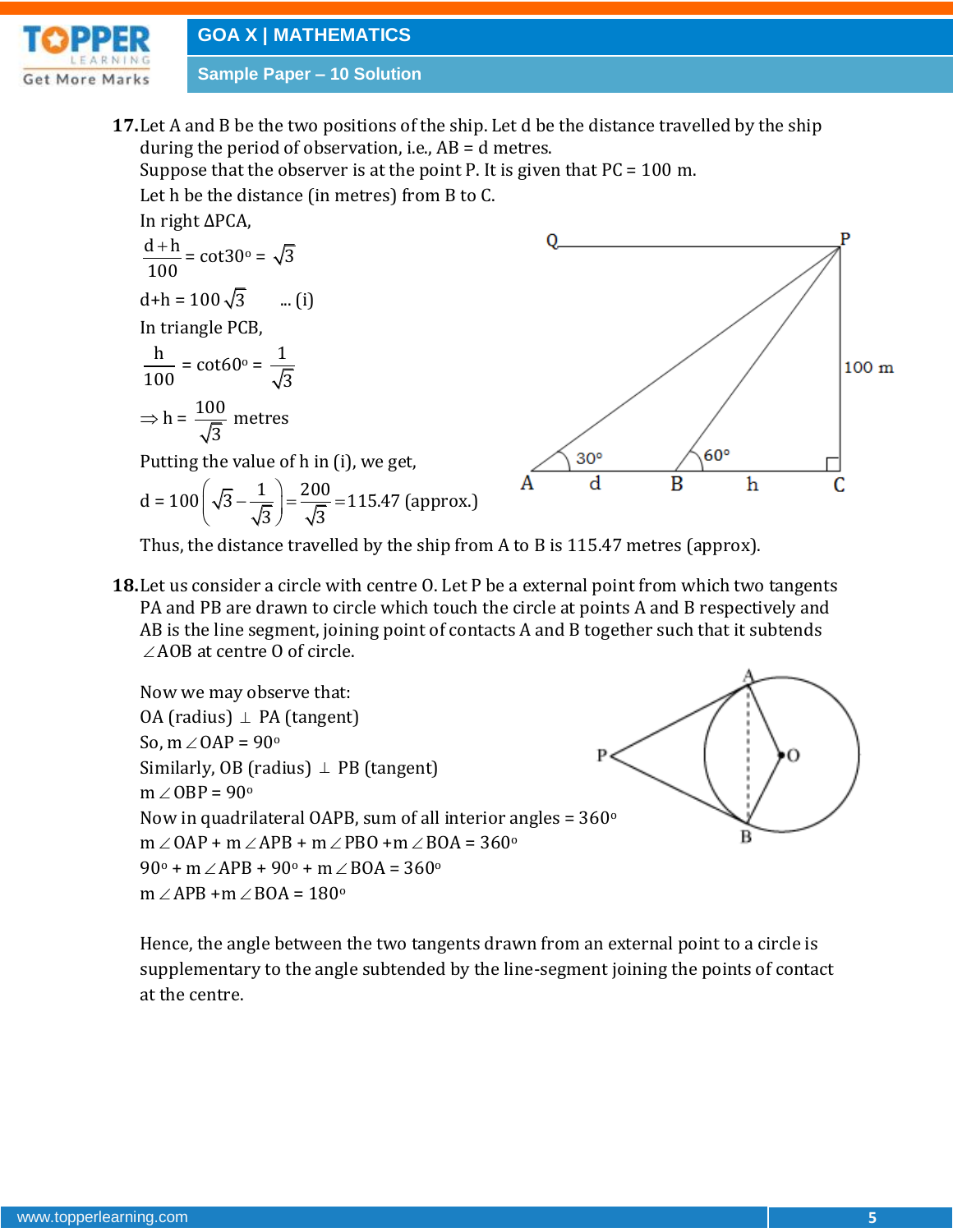

**Sample Paper – 10 Solution**

**19.**–5, –8, –11, … –230 forms an A.P. with  $a = -5$ ,  $d = -8 - (-5) = -3$ Let  $-230 = a_n = a+(n-1)d = -5 + (n-1)(-3)$  $\Rightarrow -230 + 5 = (n - 1)(-3)$  $\Rightarrow$  n – 1=  $\frac{-225}{4}$ 3 - $\overline{a}$  $\Rightarrow$  n - 1 = 75  $\Rightarrow$  n = 76  $S_{76} = \frac{n}{6}(a+1)$ 2  $\ddot{}$  $=\left(\frac{76}{4}\right)$  $\left(\frac{76}{2}\right)$  [(-5) + (-230)]  $= 38(-235)$ = –8930

**20.** The volume of the metal in the metallic spherical shell  $= \left[\frac{4}{2}\pi(5)^3 - \frac{4}{2}\pi(3)^3\right]$  $\frac{1}{3}$  $\pi(5) - \frac{1}{3}$  $=\left[\frac{4}{3}\pi(5)^3-\frac{4}{3}\pi(3)^3\right]$ 

$$
=\left[\frac{4}{3}\pi(125-27)\right]
$$

$$
=\frac{392\pi}{3}cu
$$
cm

Let the diameter of the base of the cylinder be r cm.

Since the volume of the hollow spherical shell will be equal to the volume of the cylinder casted.

$$
\therefore \frac{392\pi}{3} = \pi \left(\frac{r}{2}\right)^2 \left(\frac{32}{3}\right)
$$

$$
\Rightarrow \left(\frac{r}{2}\right)^2 = \frac{392}{32} = \frac{49}{4}
$$

$$
\Rightarrow \frac{r}{2} = \frac{7}{2}
$$

$$
\Rightarrow r = 7
$$

Hence, the diameter of the base of the cylinder is 7 cm.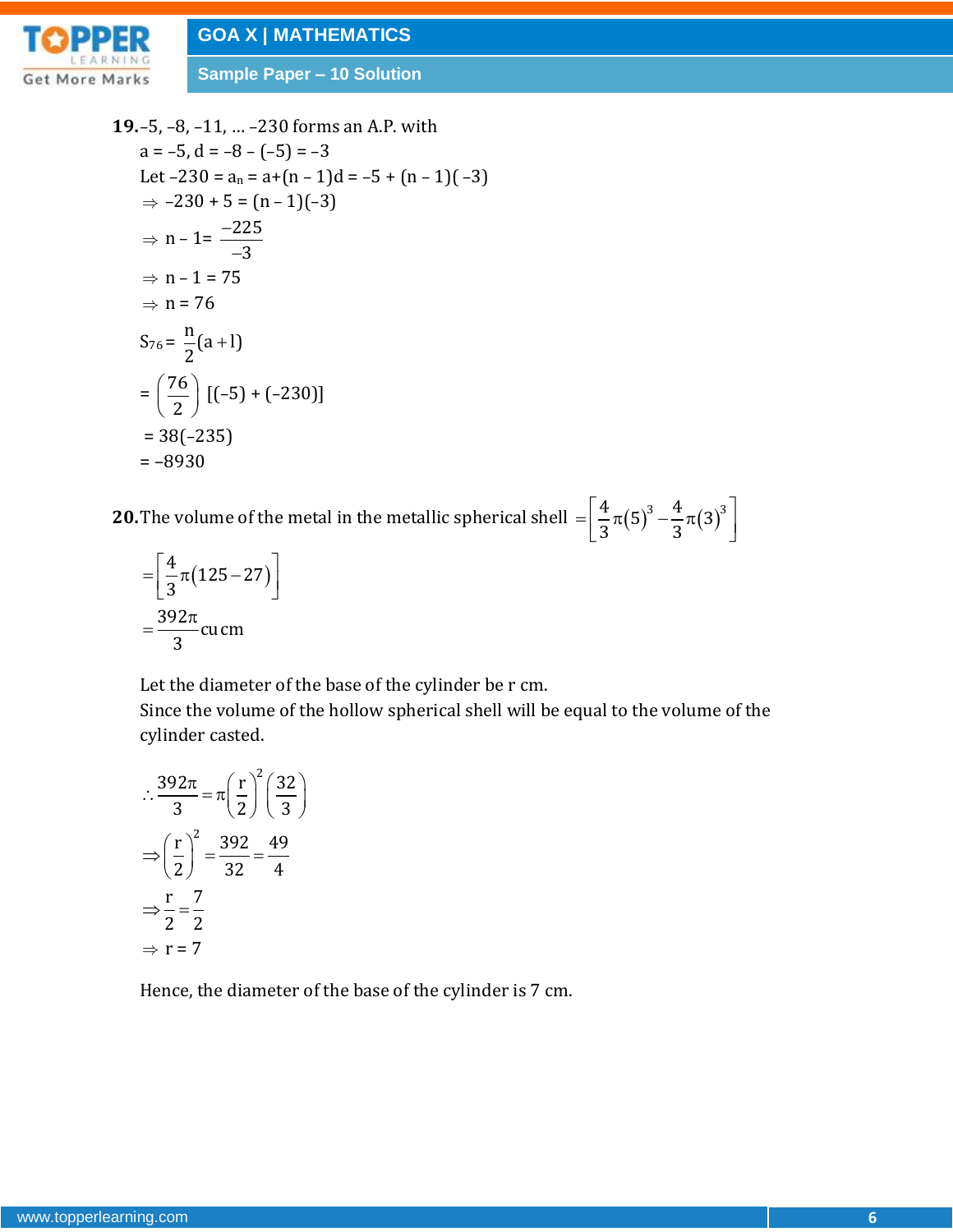

**Sample Paper – 10 Solution**

#### **21.Steps of construction:**

1. Draw a line segment, BC, of length 5 cm. With B and C as centres and radii 6 cm and 8 cm respectively draw two arcs intersecting each other at A. Join AB and AC. Now, ∆ABC is the required triangle with sides 5 cm, 6 cm and 8 cm.

2. Draw an acute  $\angle$ XBC on the side opposite to vertex A.

3. On BX, mark six points  $B_1$ ,  $B_2$ ,  $B_3$ ,  $B_4$ ,  $B_5$ , and  $B_6$  such that:

 $BB_1 = B_1B_2 = B_2B_3 = B_3B_4 = B_4B_5 = B_5B_6$ 

4. Join  $B_5$  to C.

5. From  $B_6$ , draw  $B_6C'$  parallel to  $B_5C$ , intersecting BC produced in C'.

6. From C' draw C'A' parallel to CA, meeting AB produced in A'.

∆A'BC' is the required triangle.

**22.**Given equation:  $px^2 + (p - 1)x + (p - 1) = 0$ For repeated root,  $D = 0$  $\Rightarrow$  b<sup>2</sup> – 4ac = 0  $\Rightarrow$  (p – 1)<sup>2</sup> – 4p(p – 1) = 0  $\Rightarrow$  (p – 1)(p – 1 – 4p) = 0  $\Rightarrow$  (p - 1)(-3p - 1) = 0  $\Rightarrow$  p – 1 = 0 or –3p – 1 = 0  $\Rightarrow$  p = 1 or p =  $-\frac{1}{2}$ 3

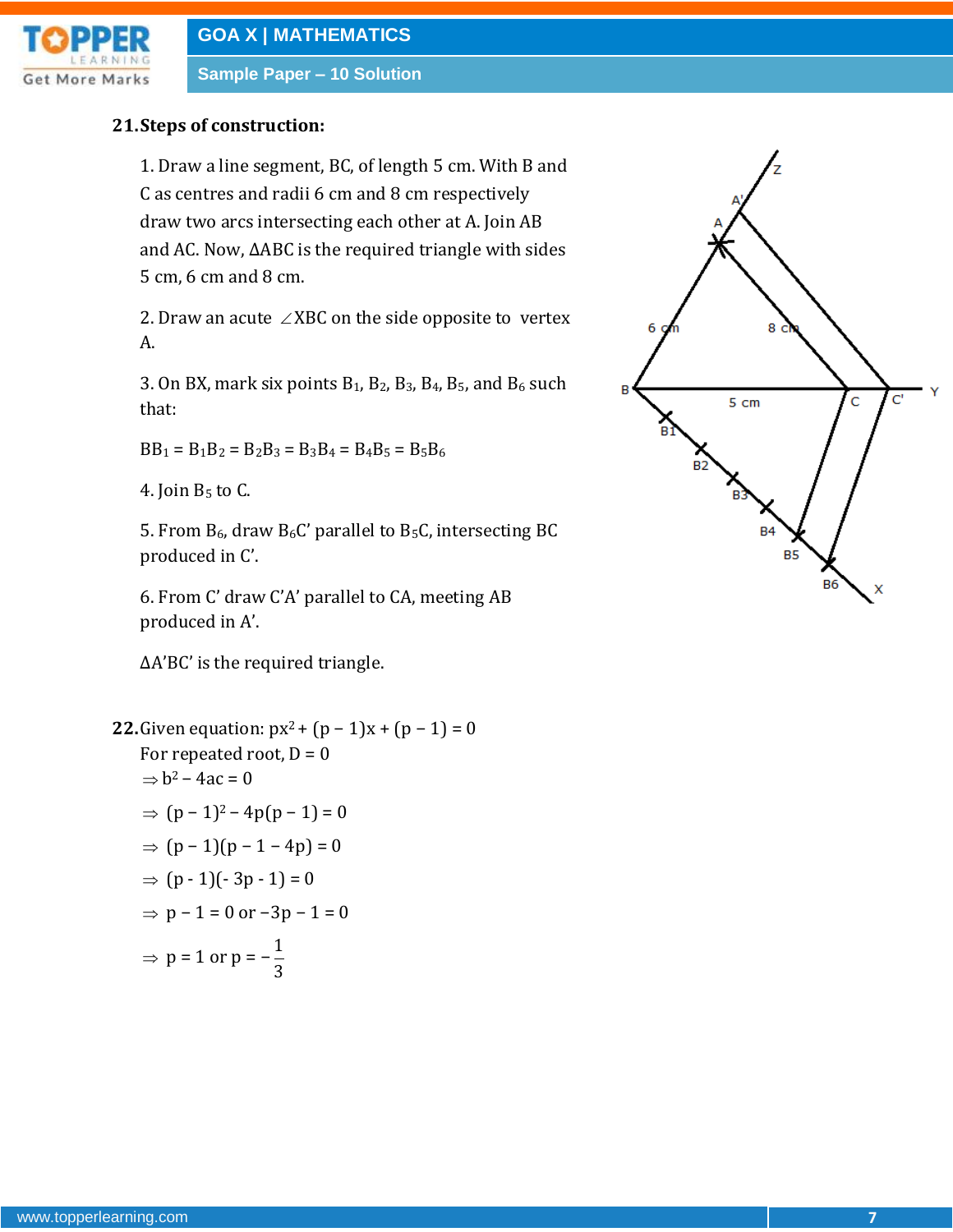**Sample Paper – 10 Solution**

**23.**Given: Radius (*r*) of the cylindrical bucket = 18 cm Height (h) of the cylindrical bucket =  $32 \text{ cm}$ Volume of the cylindrical bucket =  $\pi r^2 h$  $= (\pi \times 18 \times 18 \times 32) \text{ cm}^3$ Let R be the radius of the conical heap. Height (H) of the conical heap = 24 cm **E** Volume of the conical heap =  $\frac{1}{2}$  $\tilde{\mathcal{Z}}$ πR2H 3  $= (\frac{1}{2})$  $\pi R^2 \times 24$ ) cm<sup>3</sup> =  $8\pi R^2$  cm<sup>3</sup>



According to the question:

Volume of the cylindrical bucket = Volume of the conical heap  $\Rightarrow \pi \times 18 \times 18 \times 32 = 8 \times \pi \times R^2$ 

 $\Rightarrow R^2 = \frac{18 \times 18 \times 32}{8}$ 8  $= 18 \times 18 \times 4 = 1296$  $\Rightarrow$  R = 36

Let l be the slant height of the conical heap.  $\therefore$   $1^2 = R^2 + H^2 = 36^2 + 24^2 = 1296 + 576 = 1872$ 

 $\Rightarrow$  l = 43.3

3

Thus, the slant height (l) of the conical heap is 43.3 cm.

**24.**Let a and d respectively be the first term and the common difference of the AP. Then, we have:

 a + (m – 1)d = n …………(i) And,  $a + (n - 1)d = m$  ............(ii) On solving (i) and (ii), we get,  $d = -1$ ;  $a = m + n - 1$  $\therefore$  a<sub>m+n</sub> = a + (m + n - 1)d  $=$  m + n – 1 + (m + n – 1)( –1)  $= m + n - 1 - m - n + 1 = 0$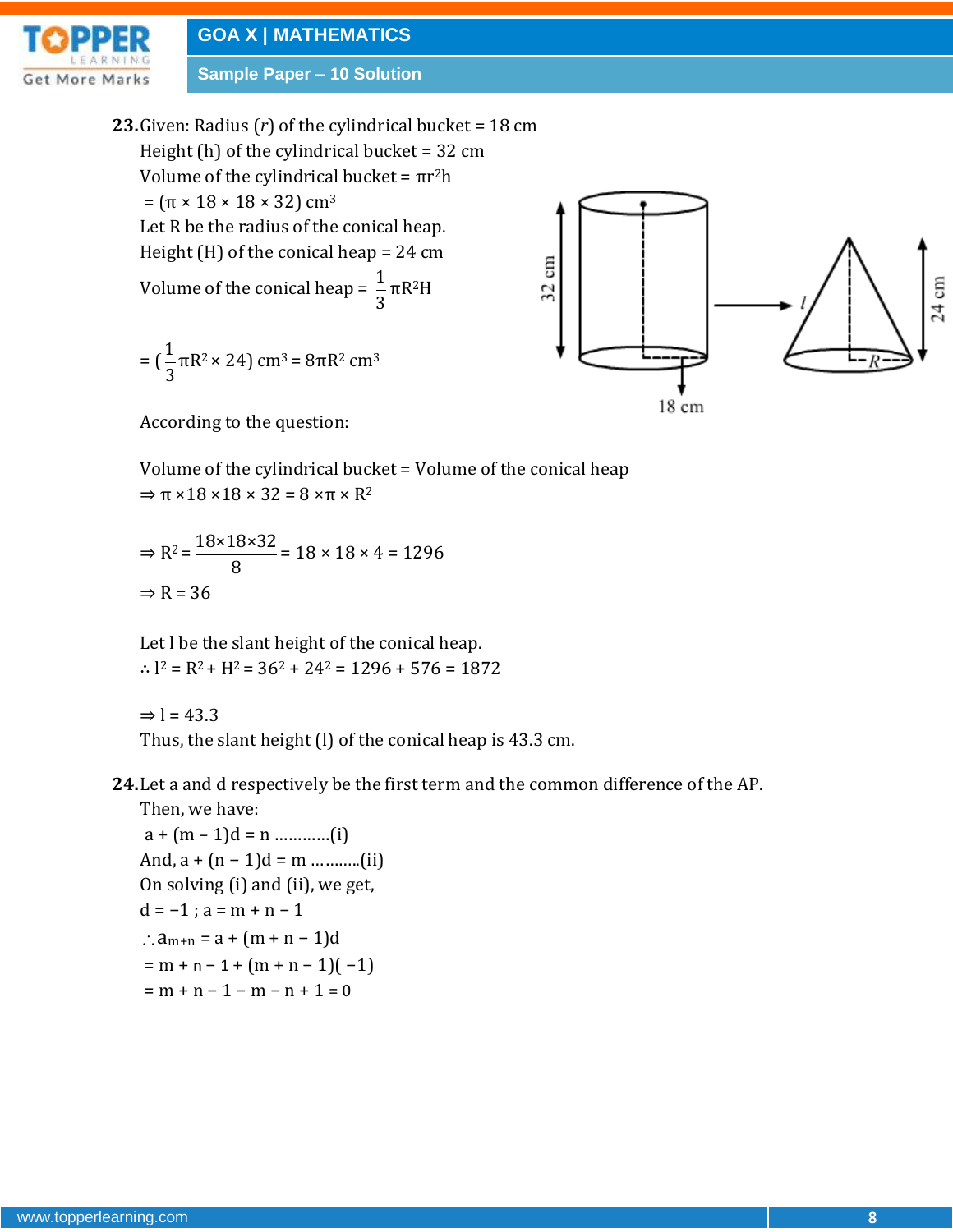

**Sample Paper – 10 Solution**

#### **Section D**

- **25.**Let the speed of the stream be x km/ hr Speed downstream =  $(15 + x)$  km/hr Speed upstream =  $(15 - x)$  km/hr Distance downstream = 30 km Distance upstream = 30 km Total time taken = 4 hrs 30 mins =  $4\frac{30}{50}$  hrs =  $\frac{9}{8}$  $60$   $2$  $=\frac{3}{5}$  hrs  $\therefore \left( \frac{30}{\cdots} \right) + \left( \frac{30}{\cdots} \right) = \frac{9}{5}$  $\frac{1}{15+x}$  +  $\frac{1}{15-x}$  =  $\frac{1}{2}$  $\left(\frac{30}{15+x}\right) + \left(\frac{30}{15-x}\right) = \frac{9}{2}$  $\Rightarrow$ 10 [15-x+15+x] × 2 = 3 (15+x)(15-x)  $\Rightarrow$  200=225 -  $x^2$  $\Rightarrow$  x<sup>2</sup> = 25  $\Rightarrow$  x = 5 or -5 Rejecting  $x = -5$ , we have  $x = 5$ Thus, the speed of stream is 5 km/hr.
- **26.**Let the radius of the hemispherical dome be 'r' metres and the total height of the building be 'h' metres.

Since, the base diameter of the dome is equal to  $\frac{2}{5}$ 3 of the total height,  $2r = \frac{2h}{r}$ 3 .

$$
\therefore r = \frac{h}{3}
$$

Let H metres be the height of the cylindrical portion.

Therefore, H=  $h - \frac{h}{\epsilon} = \frac{2h}{\epsilon}$ 3 3  $-\frac{\pi}{2}=\frac{2\pi}{2}$  metres

Volume of the air inside the building

= volume of air inside the dome+ volume of the air inside the cylinder

$$
= \frac{2}{3}\pi \left(\frac{h}{3}\right)^3 + \pi \left(\frac{h}{3}\right)^2 \frac{2h}{3} = \frac{8}{81}\pi h^3
$$

Volume of the air inside the building is 67 $\frac{1}{2}$ 21  $m^3 = \frac{1408}{31}$ 21  $m<sup>3</sup>$ .

$$
\therefore \frac{8}{81} \pi h^3 = \frac{1408}{21}
$$

$$
\Rightarrow h^3 = 216
$$

$$
\Rightarrow h = 6
$$

Thus, the height of the building is 6 m.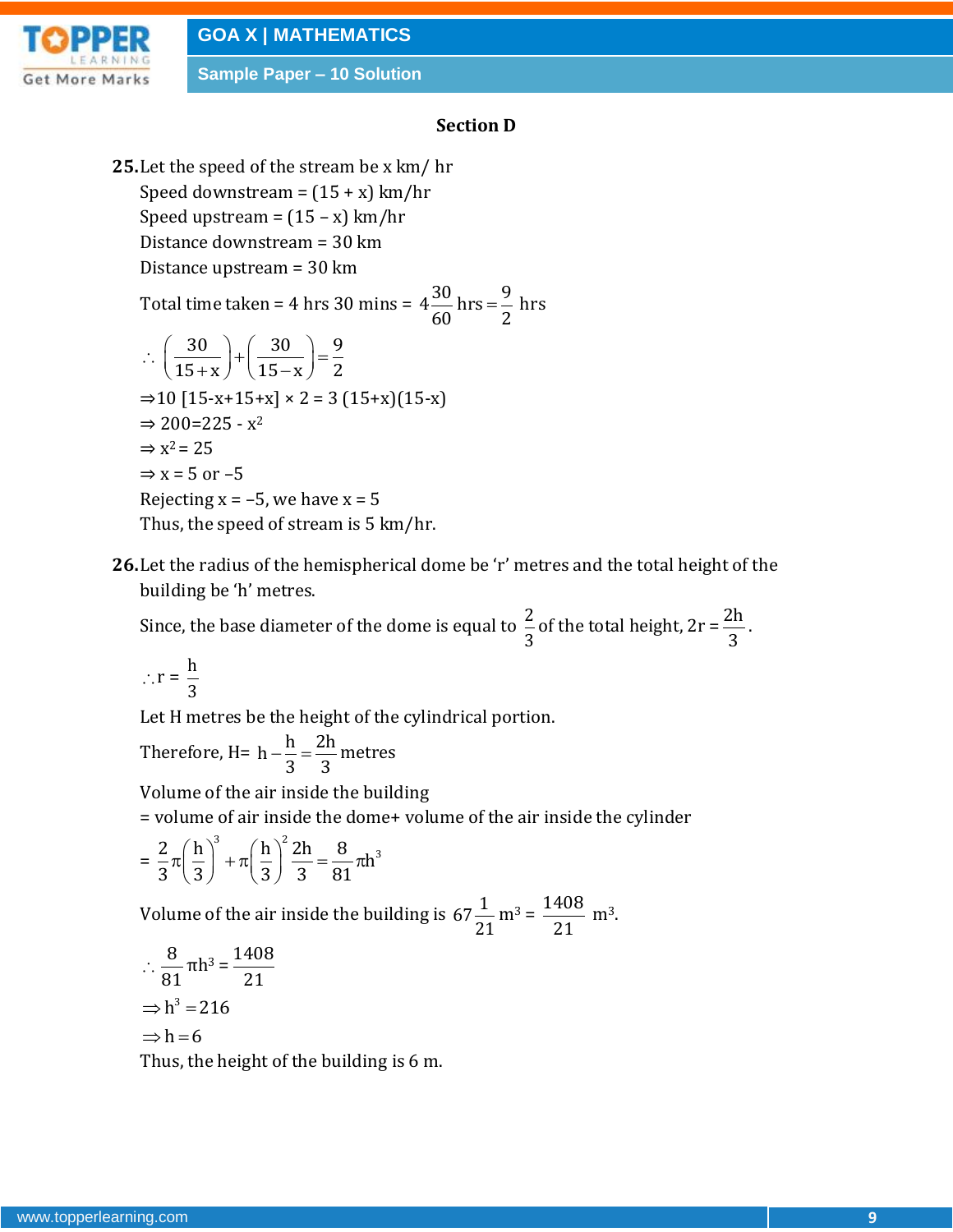

**Sample Paper – 10 Solution**

**27.**Here, 1, 4, 7, 10... x form an AP with a=1, d=3, an=x.  $a_n = a + (n-1)d$  $\Rightarrow$  x=1+(n- 1)(3) = 3n - 2 Also,  $S_n = \frac{n}{2}(a+1)$  $S_n = \frac{n}{2}(a+1)$ 2  $=\frac{11}{2}(a+1)$  $(1+x)$  $(1+3n-2)$  $287 = \frac{\text{n}}{2}(1 + x)$ 2  $287 = \frac{n}{2}(1 + 3n - 2)$ 2  $\Rightarrow$  287 =  $\frac{n}{2}(1+x)$  $\Rightarrow 287 = \frac{\text{n}}{\text{2}}(1+3\text{n}-2)$  $\Rightarrow$  574 = n(3n – 1)  $\Rightarrow$  3n<sup>2</sup> – n – 574 = 0  $\Rightarrow$  (3n + 41) (n − 14) = 0  $\Rightarrow$  n = 14,  $\frac{-41}{1}$ 3  $\overline{a}$ Rejecting n =  $\frac{-41}{4}$ 3  $\frac{-41}{2}$ , we have n = 14. Therefore,  $x = 3n - 2 = 3 \times 14 - 2 = 40$ .

#### **28.**Total probability = 36

Favourable outcomes with the sum as 11 are (5, 6) and (6, 5). Favourable outcome with the sum as 12 is (6, 6).

$$
P(\text{sum } 11) = \frac{2}{36}
$$
  
\n
$$
P(\text{sum } 12) = \frac{1}{36}
$$
  
\n
$$
P(\text{sum } \le 10) = 1 - [P(\text{sum } 11) + P(\text{sum } 12)]
$$
  
\n
$$
= 1 - \left[\frac{2}{36} + \frac{1}{36}\right]
$$
  
\n
$$
= 1 - \frac{3}{36}
$$
  
\n
$$
= 1 - \frac{1}{12}
$$
  
\n
$$
= \frac{11}{12}
$$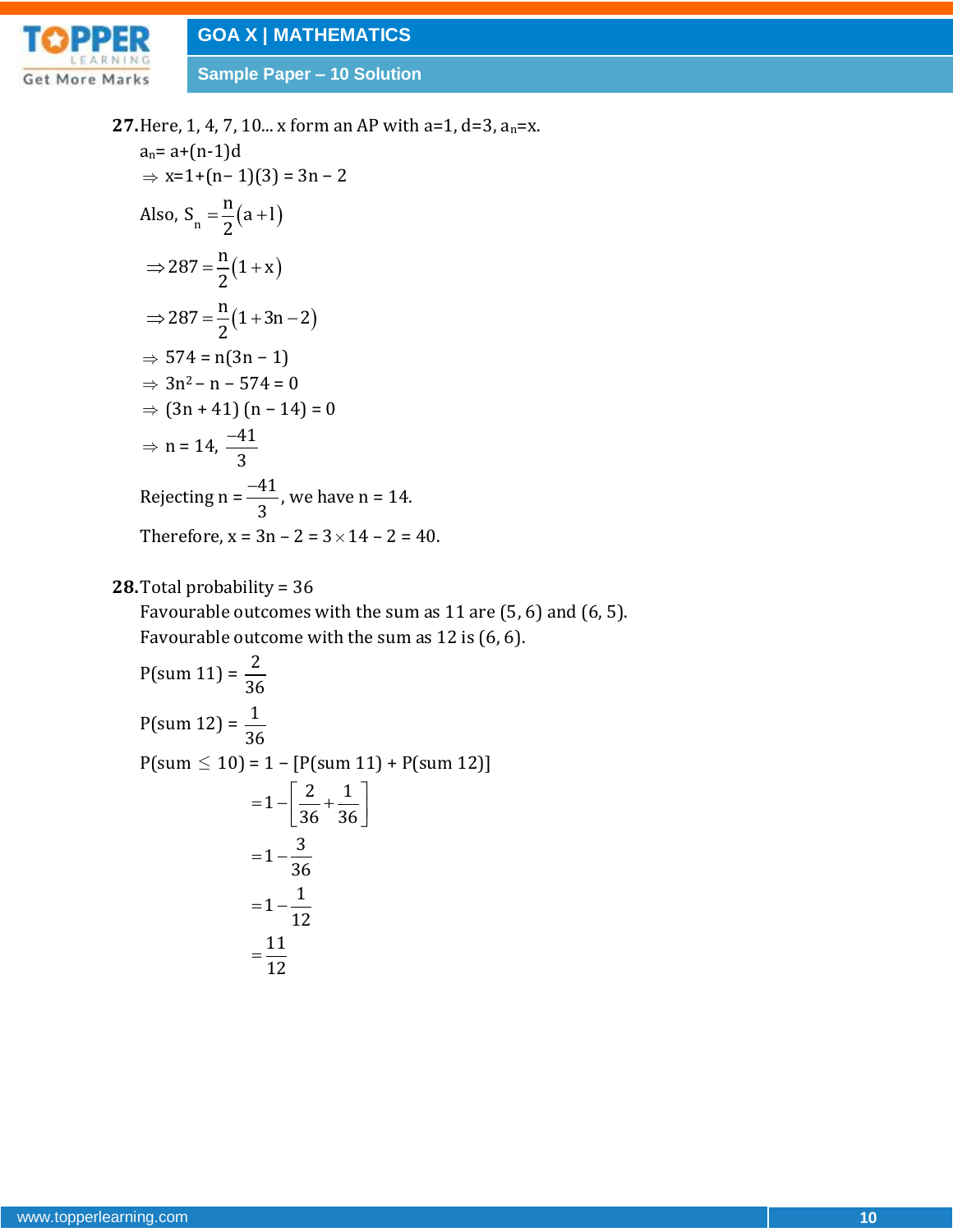

**Sample Paper – 10 Solution**

**29.**Given: A circle with centre O; PA and PB are two tangents to the circle drawn from an external point P.

To prove: PA = PB

Construction: Join OA, OB, and OP.

It is known that a tangent at any point of a circle is perpendicular to the radius through the point of contact.

 $\therefore$  OA  $\perp$  PA and OB  $\perp$  $\ldots$  (1) In  $\triangle$  OPA and  $\triangle$  OPB,  $\angle$  OAP =  $\angle$  OBP (Using (1)) OA = OB (Radii of the same circle) OP = PO (Common side) Therefore,  $\triangle$ OPA $\cong$  $\triangle$ OPB (RHS congruency criterion)  $\therefore$  PA = PB



(Corresponding parts of congruent triangles are equal)

Thus, it is proved that the lengths of the two tangents drawn from an external point to a circle are equal.

**30.**Using Pythagoras theorem,

 $QR<sup>2</sup> = PQ<sup>2</sup> + PR<sup>2</sup> = (7)<sup>2</sup> + (24)<sup>2</sup> = 49 + 576 = 625 = 25<sup>2</sup>$  $QR = 25$  cm  $r = \frac{25}{3}$  cm 2  $\Rightarrow$  r =

Area of shaded region = Area of semicircle − area of PQR

$$
= \frac{1}{2} \pi \left(\frac{25}{2}\right)^2 - \frac{1}{2} \times 24 \times 7
$$

$$
= \frac{1}{2} \times \frac{22}{7} \times \frac{625}{4} - 84
$$

$$
= 245.5 - 84 = 161.5
$$
 cm<sup>2</sup>

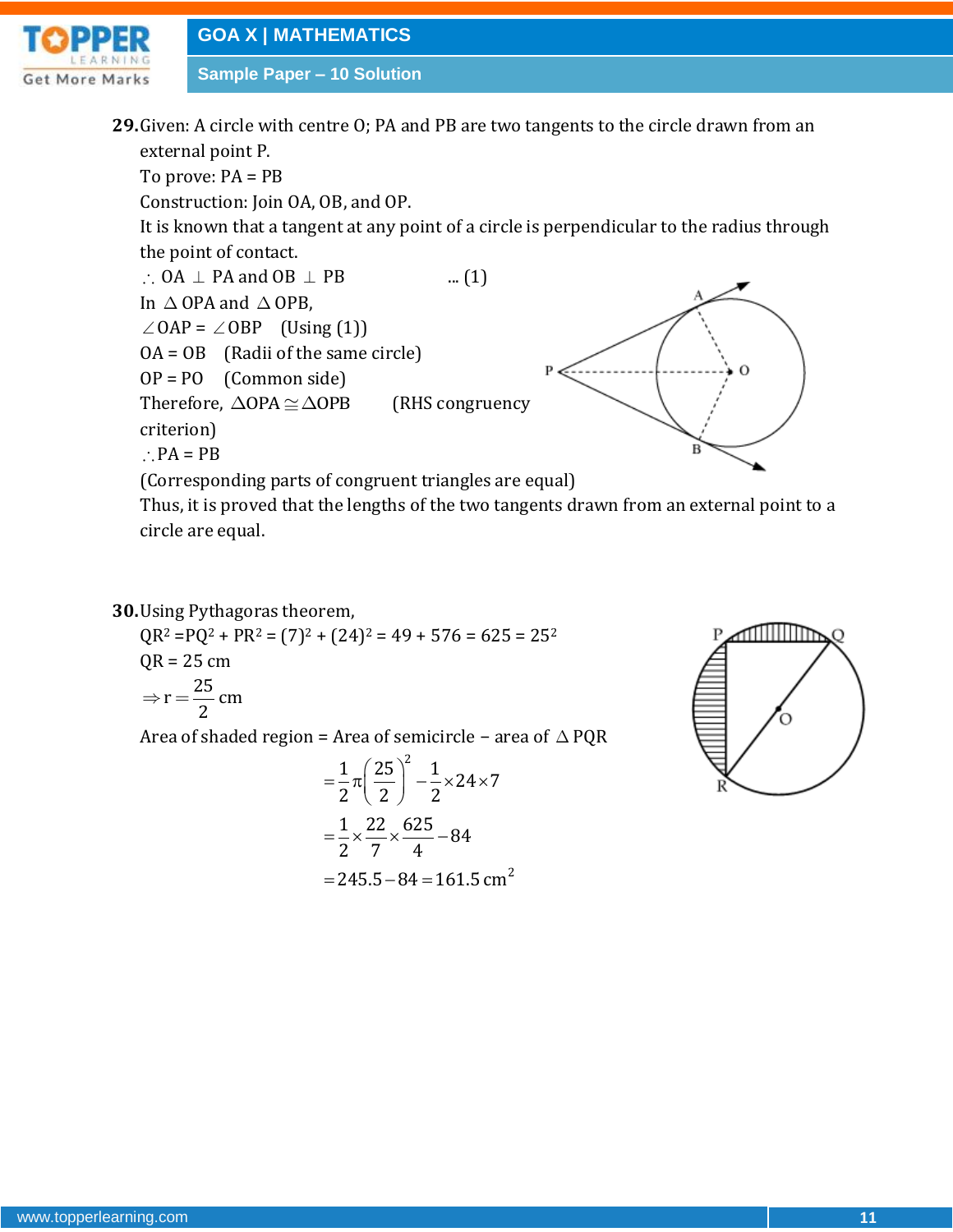

**Sample Paper – 10 Solution**

**31.**Let PQ = h metres be the height of the tower. P is the top of the tower.

The first and second positions of the car are at A and B respectively.

 $m \angle APX = 30^{\circ} \Rightarrow m \angle PAQ = 30^{\circ}$  $\overline{\mathcal{L}}^{\chi}$  $m \angle$  BPX = 60°  $\Rightarrow$   $m \angle$  PBQ = 60° 30 Let the speed of the car be x m/ second Then, distance  $AB = 6x$  meters  $60^\circ$ Let the time taken from B to Q be 'n' seconds  $\therefore$  BQ = nx metres In  $\triangle$  PAQ,  $\frac{h}{6x + nx} = \tan 30^\circ = \frac{1}{\sqrt{3}}$  $\frac{h}{1 + nx} = \tan 30^{\circ} = \frac{1}{\sqrt{3}}$  $60^{\circ}$  $\mathfrak{g}_0$  $\frac{1}{(n+6)x}$ B  $\therefore h = \frac{(n+6)x}{\sqrt{2}} \qquad ----(1)$  $h = \frac{(n+6)x}{\sqrt{2}}$  ----(1) 3 In  $\triangle$  PBQ,  $\frac{h}{m}$  = tan 60° =  $\sqrt{3}$  $=$  tan 60<sup>o</sup> =  $\sqrt{ }$ nx  $\therefore$  h = nx  $(\sqrt{3})$  ----(2) From (1) and (2),  $n+6$ )x  $\ddot{}$  $(n+6)$  $nx(\sqrt{3})$  $=$  $(\sqrt{3})$ 3  $nx + 6x = 3nx$ ∴  $n = 3$ Hence, the time taken by the car to reach the foot of the tower from B is 3 seconds.

**32.**Area of square =  $(14 \text{ cm})^2$  = 196 cm<sup>2</sup> Radius of each circle =  $\frac{7}{9}$ 2 cm Area of 4 circles =  $A \times \frac{22}{1}$ 7  $\times \frac{7}{7}$ 2  $\times \frac{7}{7}$ 2  $= 154$  cm<sup>2</sup> Area of shaded region = Area of square − Area of 4 circles  $= 196 - 154 = 42$  cm<sup>2</sup>



Ρ

h

Q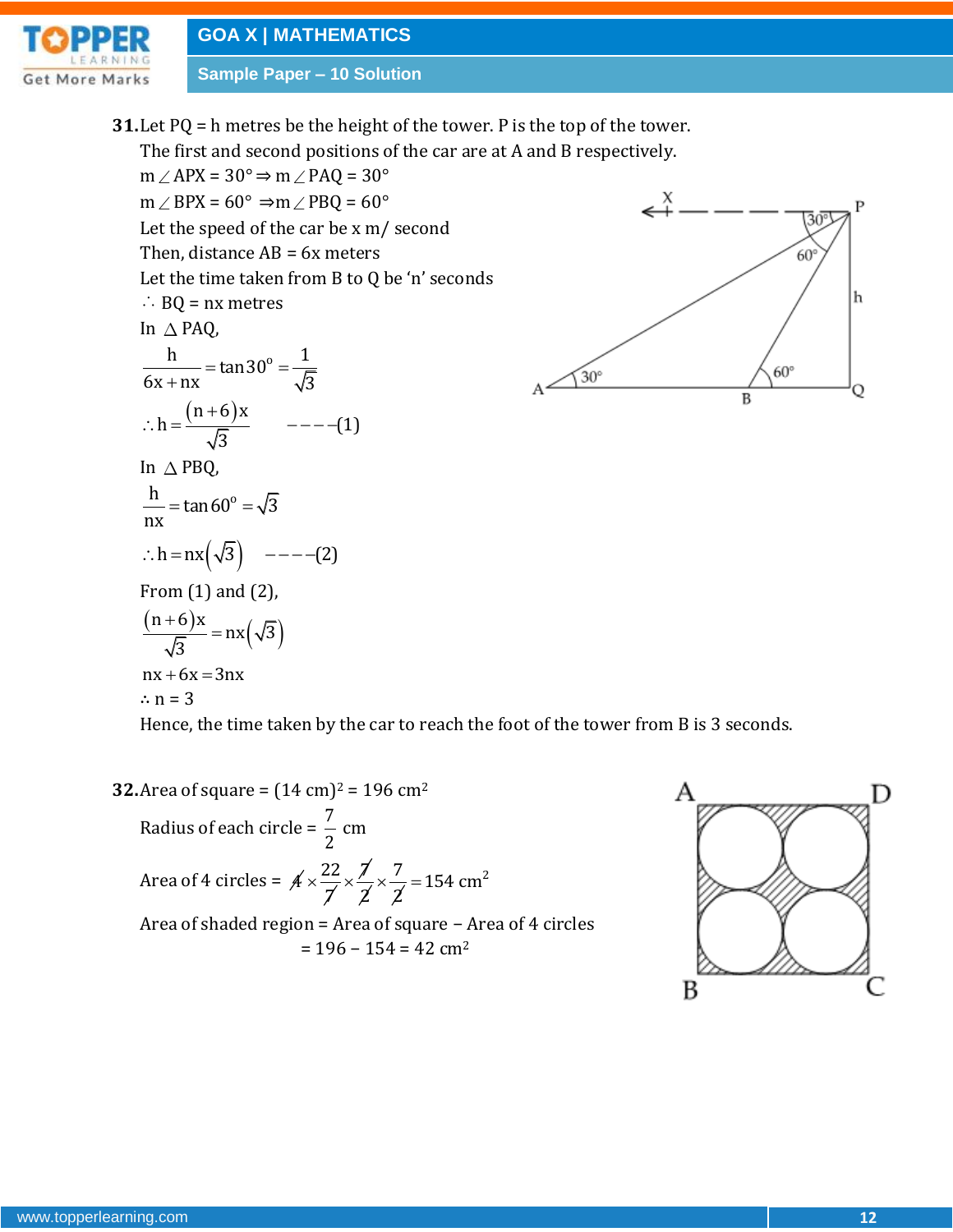

**Sample Paper – 10 Solution**

**33.**Diameter of sphere = 6 cm Radius of sphere =  $r = 3$  cm Radius of cylinder =  $R = 6$  cm Let height of water raised be h cm. Then, volume of water thus raised =  $\pi$  R<sup>2</sup>h  $\therefore$  Volume of water raised = volume of sphere

$$
\Rightarrow \pi R^2 h = \frac{4}{3} \pi r^3
$$

$$
\Rightarrow R^2 h = \frac{4}{3} r^3
$$

$$
\Rightarrow 36h = \frac{4}{3} \times 27
$$

$$
\Rightarrow h = 1 \text{ cm}
$$

Therefore, water will be raised by 1 cm.



 $5 km$ 

**34.**Since, OT is perpendicular bisector of PQ, therefore

PR = RQ ... (1)  
\nBut PQ = 8 km (given)  
\n⇒ PR + RQ = 8  
\n⇒ PR + PR = 8 [using (1)]  
\n⇒ PR = 4  
\n⇒ RQ = PR = 4 km ... (2) [using (1)]  
\nIn right triangle ORP, we have:  
\nOP<sup>2</sup> = OR<sup>2</sup> + PR<sup>2</sup>  
\n⇒ OR<sup>2</sup> = OP<sup>2</sup> – PR<sup>2</sup>  
\n⇒ OR = 3 km ... (3)  
\nSince, TP is tangent to the circle with centre 0 and OP is its radius, therefore,  
\nOP ± TP  
\n[∴ The tangent at any point of a circle is perpendicular to the radius through the point  
\nof contact]  
\n
$$
\therefore
$$
 m∠OPT = 90°  
\n $\therefore$  ln right  $\triangle$ OPT, we have:  
\nOT<sup>2</sup> = PT<sup>2</sup> + OP<sup>2</sup>  
\n⇒ (TR + OR)<sup>2</sup> = PT<sup>2</sup> + 25  
\n⇒ (TR + RP<sup>2</sup>)<sup>2</sup> = PT<sup>2</sup> + 25 ... (4) [Using (3)]  
\nIn right triangle PRT, we have:  
\nPT<sup>2</sup> = TR<sup>2</sup> + PR<sup>2</sup>  
\n⇒ PT<sup>2</sup> = TR<sup>2</sup> + 16 ... (5) [using (2)]  
\nFrom (4) and (5), we have: